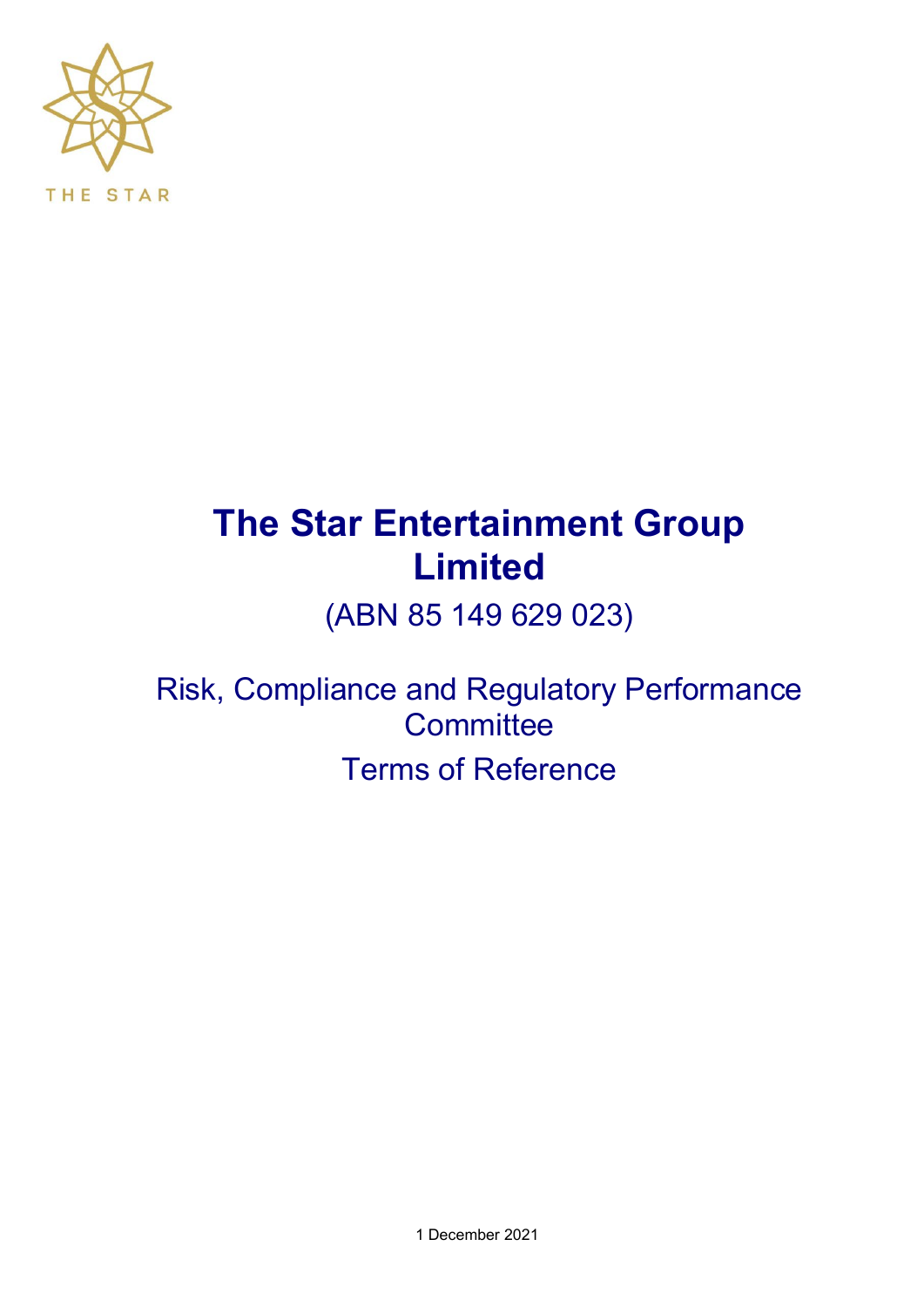# **Contents**

| 1<br>1.1<br>1.2<br>1.3<br>1.4 | Introduction to the Terms of Reference<br>General<br><b>Authorities</b><br>Board approval<br><b>Definitions</b>              | 1<br>1<br>$\mathbf 1$<br>$\mathbf 1$<br>$\mathbf{1}$        |
|-------------------------------|------------------------------------------------------------------------------------------------------------------------------|-------------------------------------------------------------|
| $\overline{2}$                | <b>Role of the Committee</b>                                                                                                 | 1                                                           |
| 3<br>3.1<br>3.2               | <b>Responsibilities of the Committee</b><br>Key responsibilities<br>Other responsibilities                                   | $\overline{2}$<br>$\overline{2}$<br>$\overline{\mathbf{4}}$ |
| 4<br>4.1<br>4.2<br>4.3        | <b>Composition and Structure of the Committee</b><br>Composition<br>Removal or resignation<br>Secretary                      | 4<br>$\overline{\mathcal{A}}$<br>4<br>$\overline{4}$        |
| 5<br>5.1<br>5.2<br>5.3<br>5.4 | <b>Meetings of the Committee</b><br>Frequency<br>Minutes of meetings<br>Meeting attendance<br>Quorum, voting and resolutions | 4<br>$\overline{4}$<br>$\overline{\mathcal{A}}$<br>5<br>5   |
| 6                             | <b>Reporting to the Board</b>                                                                                                | 5                                                           |
| 7                             | <b>Independent External Advice</b>                                                                                           | 6                                                           |
| 8                             | Access to employees, other persons and resources                                                                             | 6                                                           |
| 9                             | <b>Assessment and Evaluation of Committee</b>                                                                                | 6                                                           |
| 10                            | <b>Access to the Terms of Reference</b>                                                                                      | 6                                                           |
| 11                            | <b>Review of the Terms of Reference</b>                                                                                      | 6                                                           |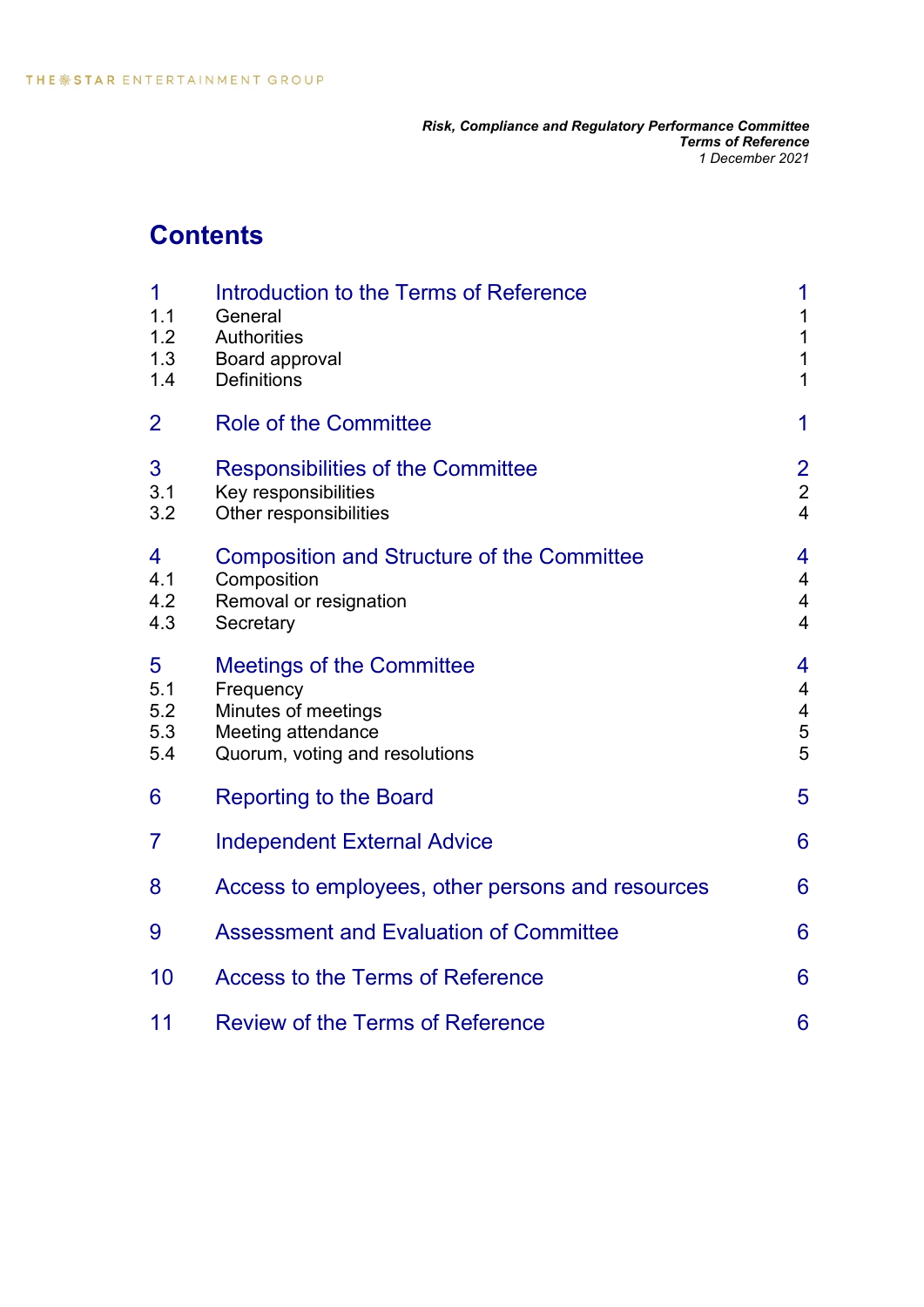# **1 Introduction to the Terms of Reference**

### **1.1 General**

The Risk, Compliance and Regulatory Performance Committee is a committee of the Board established pursuant to the Company's Constitution.

These Terms of Reference set out the functions and responsibilities of the Risk, Compliance and Regulatory Performance Committee and detail the manner in which the Committee will operate.

### **1.2 Authorities**

The Risk, Compliance and Regulatory Performance Committee has the authority and power to exercise the responsibilities set out in these Terms of Reference and under any separate resolutions of the Board granted to the Risk, Compliance and Regulatory Performance Committee from time to time.

The Risk, Compliance and Regulatory Performance Committee does not have the power or authority to make decisions for or on behalf of the Board, unless specifically authorised to do so under these Terms of Reference or as directed by the Board.

### **1.3 Board approval**

The Board has approved the Risk, Compliance and Regulatory Performance Committee Terms of Reference.

The Board may approve updates and amendments to the Risk, Compliance and Regulatory Performance Committee Terms of Reference from time to time.

## **1.4 Definitions**

Unless the contrary intention is expressed in the Terms of Reference, the following words (when used in this Risk, Compliance and Regulatory Performance Committee Terms of Reference) have the meaning set out below:

**Board** means the Board of Directors of the Company from time to time.

**CEO** means the Managing Director and Chief Executive Officer of the Company.

**CFO** means the Chief Financial Officer of the Company.

**Committee** means Risk, Compliance and Regulatory Performance Committee of the Board.

**Company** means The Star Entertainment Group Limited (ACN 149 629 023).

**Director** means a person appointed as a director of the Company.

**Group** means the Company and its subsidiaries.

# **2 Role of the Committee**

The role of the Committee is to assist the Board, and exercise due care, diligence and skill in fulfilling the Company's responsibilities to its shareholders, in relation to the following areas:

• risk and compliance policies and frameworks;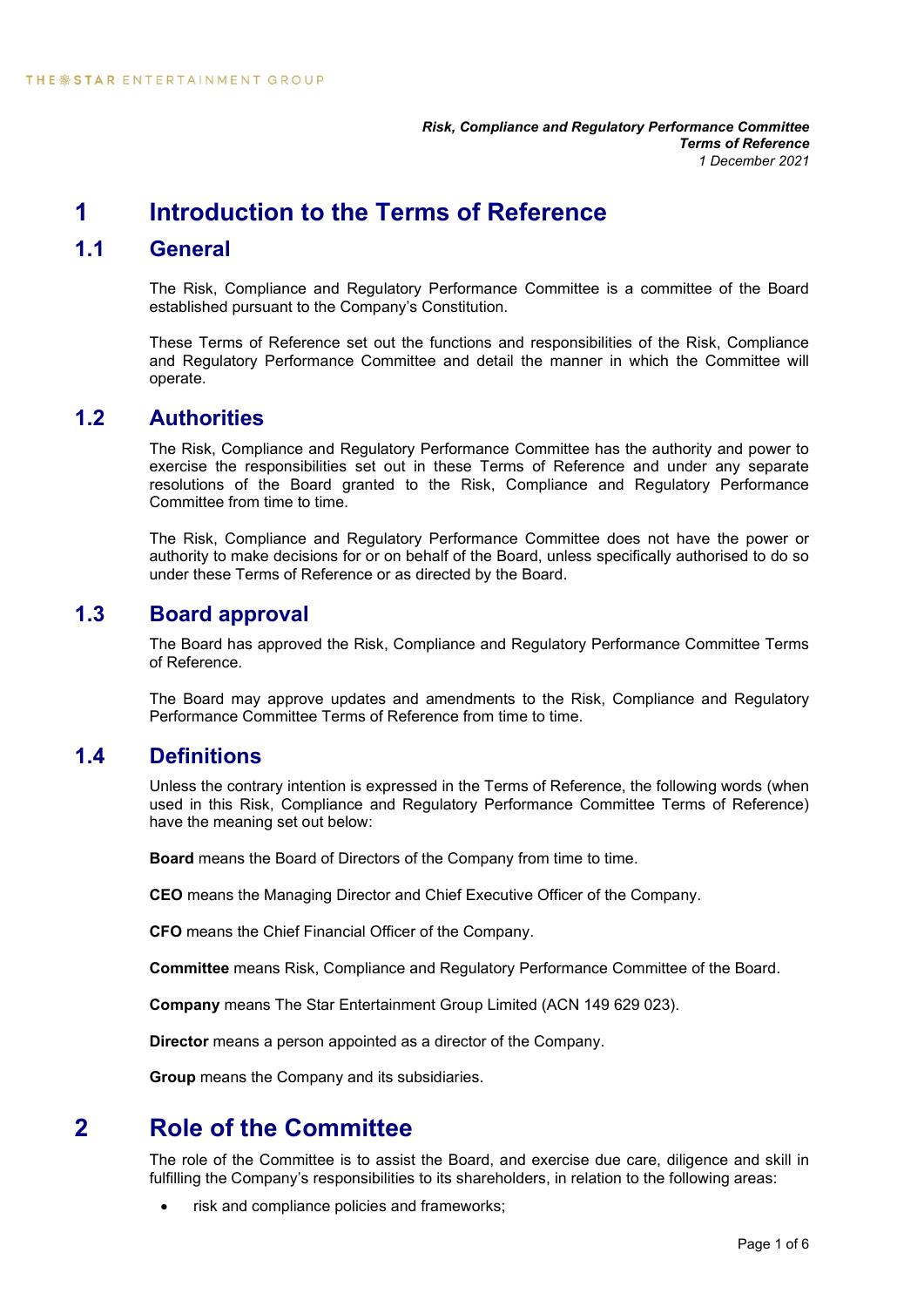- systems, processes and controls;
- risk management;
- compliance management; and
- regulatory performance.

For the avoidance of doubt:

- (a) the Remuneration, People and Social Responsibility Committee has primary responsibility for assessing, monitoring and reporting to the Board on any work health and safety risks (including in relation to any investment, capital and development projects);
- (b) the Audit Committee has primary responsibility for assessing, monitoring and reporting on key risks associated with the preparation of financial reports, treasury management and taxation issues.

# **3 Responsibilities of the Committee**

#### **3.1 Key responsibilities**

The responsibilities of the Committee include:

#### *Risk & Compliance Policies and Frameworks*

(a) reviewing and recommending to the Board for approval any changes in relation to the Company's risk management and compliance management policies and frameworks;

#### *Systems, Processes & Controls*

- (b) evaluating the effectiveness of the Company's systems, processes and controls:
	- (i) to confirm that they are performing adequately and that compliance requirements are being satisfied (other than the financial reporting obligations for which the Audit Committee is responsible);
	- (ii) to enable compliance with legal, regulatory and contractual obligations, including compliance with applicable licence conditions;
	- (iii) to monitor and manage risks that are significant to the fulfilment of the Company's business objectives;
	- (iv) for consistency with the Company's Compliance Policy and Framework;
- (c) reviewing and monitoring the adequacy of the Company's reporting systems for providing requisite statutory reports;
- (d) reviewing and monitoring the sufficiency of resources dedicated to managing risk and compliance;
- (e) monitoring risk and regulatory compliance culture and 'behavioural risk', including adherence to relevant systems, processes and controls, in cooperation with the Remuneration, People and Social Responsibility Committee;

#### *Risk Management*

(f) evaluating the Group's internal processes for identifying, assessing, monitoring and managing its key operational, financial, strategic and compliance risks (including regulatory and legal risks which may jeopardise any licences held by the Company), having regard to the Board approved Risk Appetite Statement, Risk Management Policy and Risk Management Framework;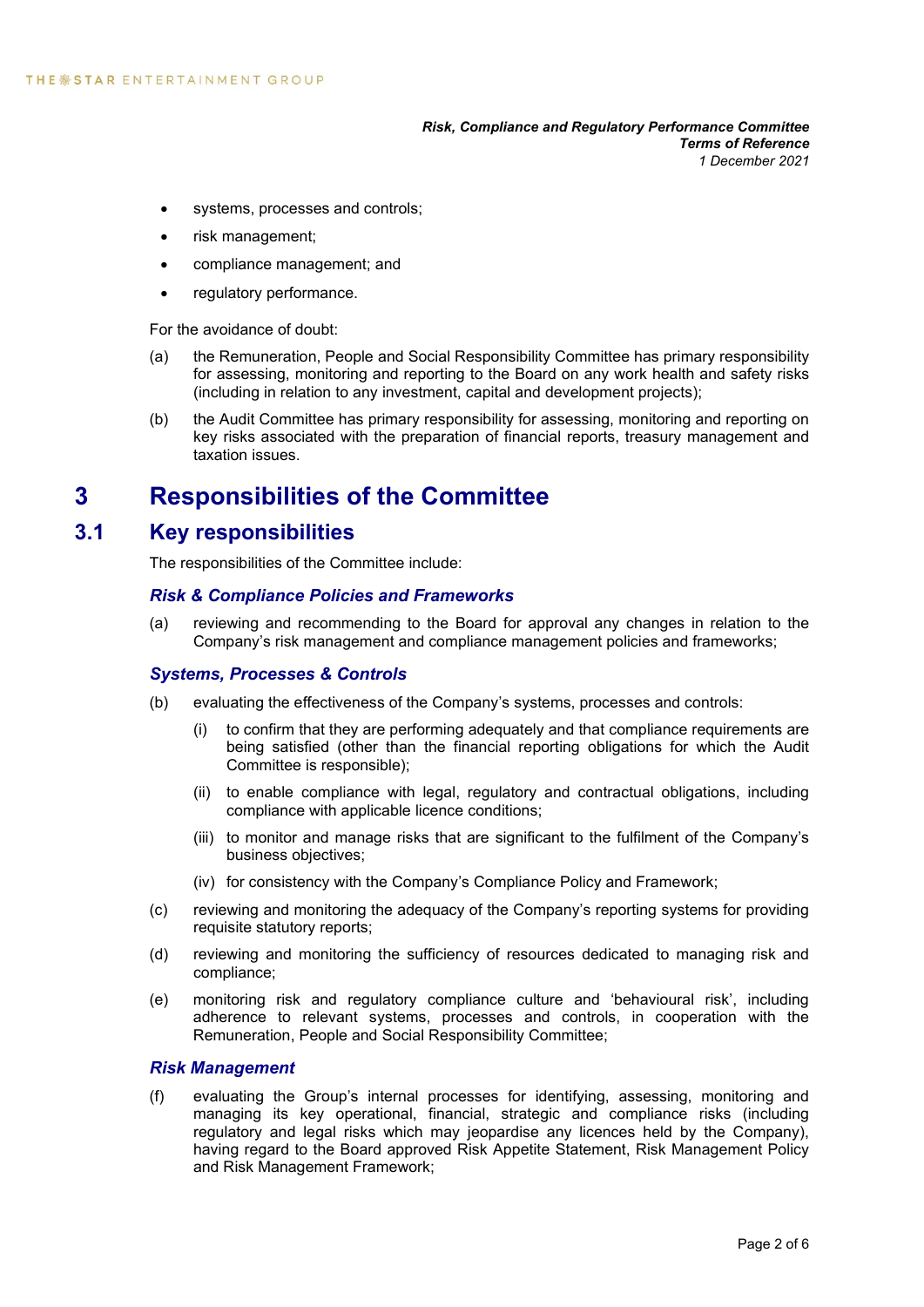- (g) reviewing the adequacy and appropriateness of the Company's public disclosures of material business risks (including disclosures in the Directors' Report and the Corporate Governance Statement);
- (h) assessing management reports covering key risk areas, including risk profiles;
- (i) monitoring the effectiveness of the Company's risk management policies and risk mitigation strategies (including disaster recovery systems and business continuity plans);
- (j) monitoring the Company's risk profile to assess whether the Company is operating with due regard to the risk appetite approved by the Board, including receiving reports from the Executive with responsibility for risk in accordance with the Risk Management Framework and bringing to the attention of the Board any matters which require the Company to operate outside of the current risk appetite set by the Board;
- (k) reviewing the adequacy of the Group's fraud and corruption control processes including monitoring compliance with relevant policies;
- (l) reviewing the Group's insurance program (including the terms of annual policy renewals and the creditworthiness of the Company's principal insurers) having regard to the Group's business and the insurable risks associated with the Group's business;
- (m) reviewing the adequacy of the Group's insurance policies that protect the Company's Directors and other officers from the consequences of personal liability arising from the performance of their duties;
- (n) evaluating and monitoring any matters referred from other Committees that may have a bearing on the Company's corporate and stakeholder reporting, or that may potentially involve an element of risk for the Company, and assessing how to manage that risk;

#### *Compliance Management*

- (o) monitoring the effectiveness of the Company's key compliance management policies and frameworks (including assessing whether the Company's risk management framework deals adequately with contemporary and emerging risks such as conduct risk, digital disruption, cyber-security, privacy and data breaches, sustainability and climate change);
- (p) monitoring the management and resolution of significant legal and regulatory matters that may have a material effect on the Company's reputation;
- (q) considering how new and proposed regulations will affect the Company, and monitoring them in the context of the Company's projected business performance;
- (r) evaluating the effectiveness of the Company's policies and procedures aimed at fostering an appropriate standard of corporate governance and ethics in the Company;
- (s) supporting improvements in compliance management procedures and processes; and
- (t) reviewing findings of any examination, enquiries, or litigation initiated by regulatory agencies and any necessary responses.

#### *Regulatory Performance*

- (u) providing strategic direction on the Company's Regulatory Performance Program (*the*  **Program**), including its scope, objectives, milestones and resourcing;
- (v) reviewing and overseeing the Program, and reporting to the Board on the progress of the Program in terms of time, budget and quality;
- (w) reviewing reports from external consultants and advisers supporting the Program;
- (x) overseeing the Company's engagement strategy with relevant external stakeholders such as regulators and government bodies in relation to the progress of the Program; and
- (y) referring any matters to other Committee(s) or to the Board, as relevant.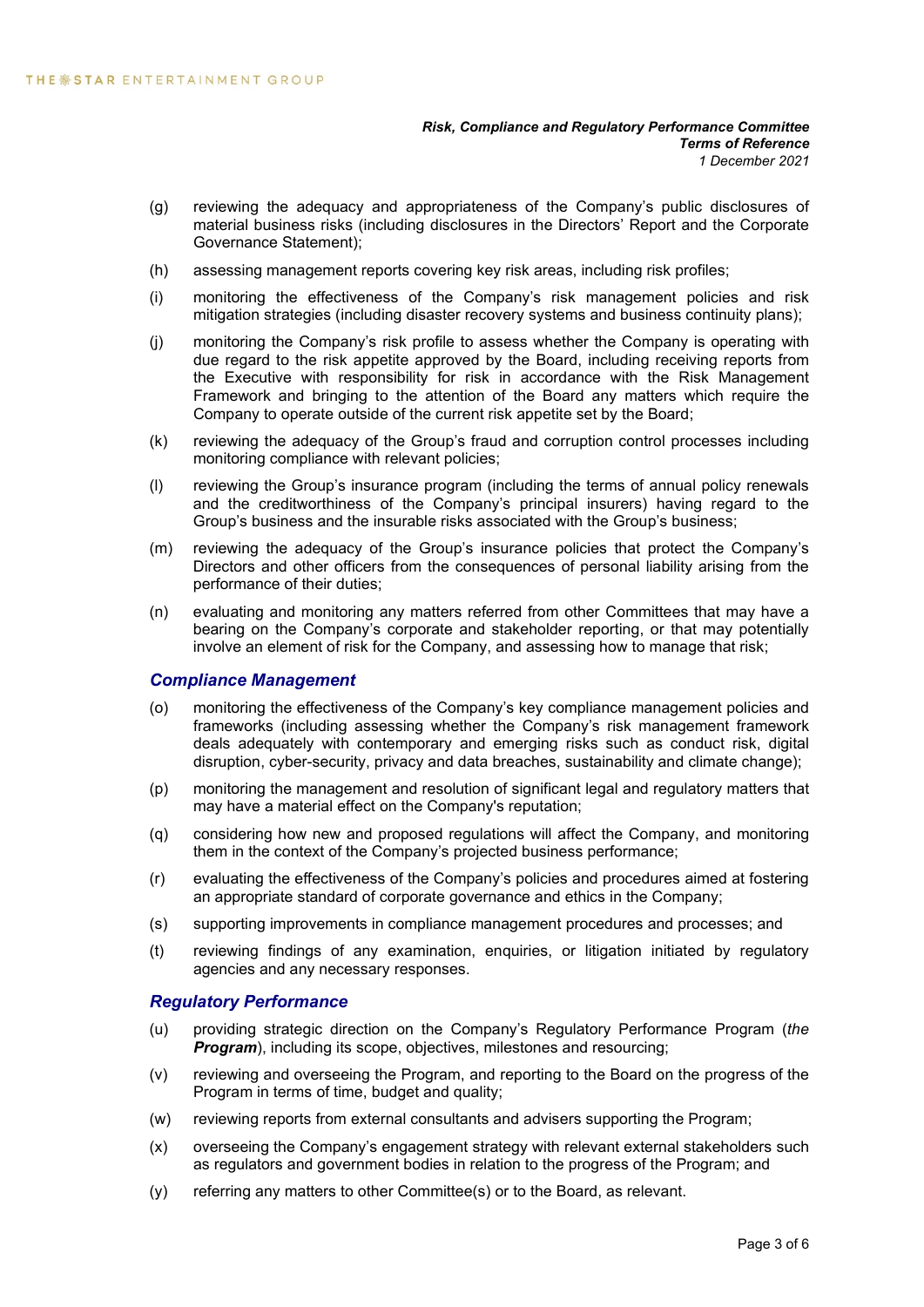#### **3.2 Other responsibilities**

The Committee will perform other oversight functions, duties and responsibilities as requested by the Board or expressly delegated to the Committee from time to time.

The duties and responsibilities of a member of the Committee are in addition to those set out for a member of the Board.

# **4 Composition and Structure of the Committee**

#### **4.1 Composition**

The Committee should be of sufficient size, independence and technical expertise to conduct its duties effectively. The Committee will comprise at least three members appointed by the Board, of which a majority must be independent Non-Executive Directors.

The Board will appoint one of the Committee members as the Chair of the Committee. The Committee Chair may not be the Chair of the Board.

Other members of the Board are entitled to attend Committee meetings, but will not be entitled to vote on any matter being considered by the Committee.

### **4.2 Removal or resignation**

If a member of the Committee ceases to be a Director, that member ceases to be a member of the Committee. The Board may remove a member of the Committee.

#### **4.3 Secretary**

The Secretary of the Committee is the Company Secretary. The Secretary of the Committee will be responsible, in conjunction with the Chair of the Committee, for determining the agenda for each meeting.

# **5 Meetings of the Committee**

### **5.1 Frequency**

The Committee will meet as frequently as required but not fewer than four times a year.

The Committee may call such additional meetings as the Chair of the Committee decides are necessary for the Committee to fulfil its duties.

In addition, the Chair of the Committee is required to call a meeting of the Committee when requested to do so by a Committee member, the CEO, the CFO, or the Company Secretary.

The Committee may hold meetings jointly with other Committees of the Board from time to time.

#### **5.2 Minutes of meetings**

The Secretary of the Committee (or his/her authorised delegate) will be responsible for taking the minutes of Committee meetings.

The Secretary of the Committee (or his/her authorised delegate) will circulate minutes of Committee meetings to all Committee members after the Committee Chair has given preliminary approval.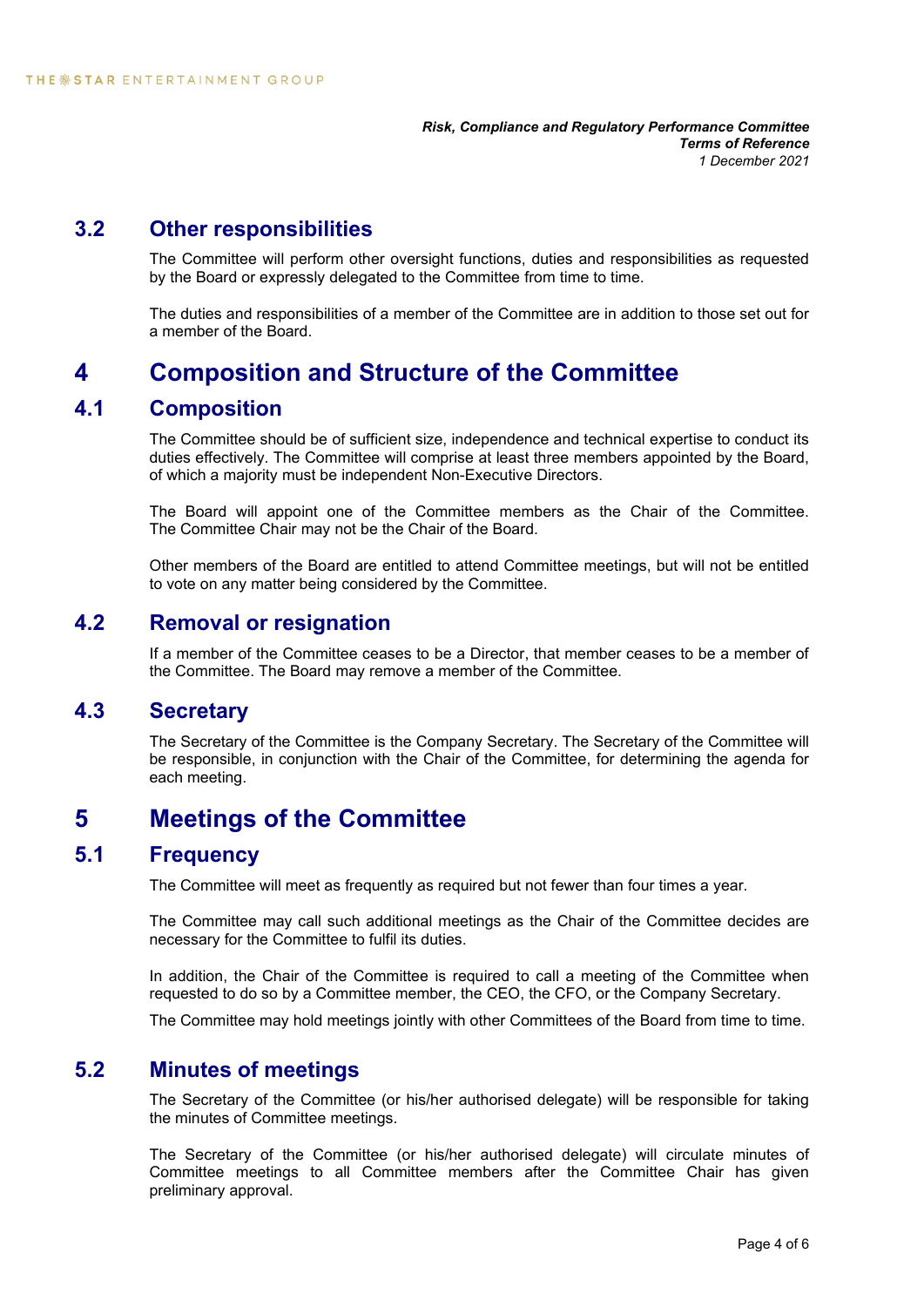*Risk, Compliance and Regulatory Performance Committee Terms of Reference 1 December 2021*

The minutes of Committee meetings will be approved by the Committee and signed by the Chair of the Committee.

The Secretary of the Committee must retain for the Company's records, one hard copy of the signed minutes of each Committee meeting (including the respective meeting agendas and supporting papers).

Minutes, meeting agendas and supporting papers shall be made available to any Director upon request to the Secretary, providing no conflict of interest exists and subject to compliance with relevant Company policies (including, but not limited to, the Board Papers Retention Policy).

To the extent practicable, copies of the minutes of each Committee meeting will be included in the papers for the next Board meeting after each meeting of the Committee.

#### **5.3 Meeting attendance**

Unless otherwise directed by the Chair of the Committee, the CEO, the CFO, and the Company Secretary will attend each meeting of the Committee.

The Committee may invite other people or employees to attend meetings at its discretion.

The CEO, the CFO, the Company Secretary and any other invitees do not have any voting rights at any Committee meeting, regardless of the resolution being considered at the meeting.

#### **5.4 Quorum, voting and resolutions**

A quorum will comprise any two Committee members.

Should the Chair of the Committee be absent from any meeting, and there are at least two members still present, the members of the Committee present shall appoint one of their number to be Chair of that meeting.

Only Committee members are entitled to vote in relation to any decisions made by the Committee. Each Committee member will have one vote. Questions arising at any meeting of the Committee are decided by a majority of votes. In the case of an equality of votes, the Chair of the Committee meeting has a second and casting vote (except when only two Committee members are eligible to vote on the question).

The Committee may pass resolutions by circulating resolution by adopting the procedures set out in the Company's Constitution.

Members of the Committee will not participate in discussions and will not vote on any issue in respect of which there is an actual or perceived conflict of interest.

## **6 Reporting to the Board**

The Committee will, as is appropriate, on a timely basis:

- (a) circulate minutes of Committee meetings to all Directors after each Committee meeting, subject to the existence of any conflict of interest;
- (b) update the Board about Committee activities and make recommendations to the Board as required;
- (c) inform the Board of matters that may significantly affect the financial condition or affairs of the business; and